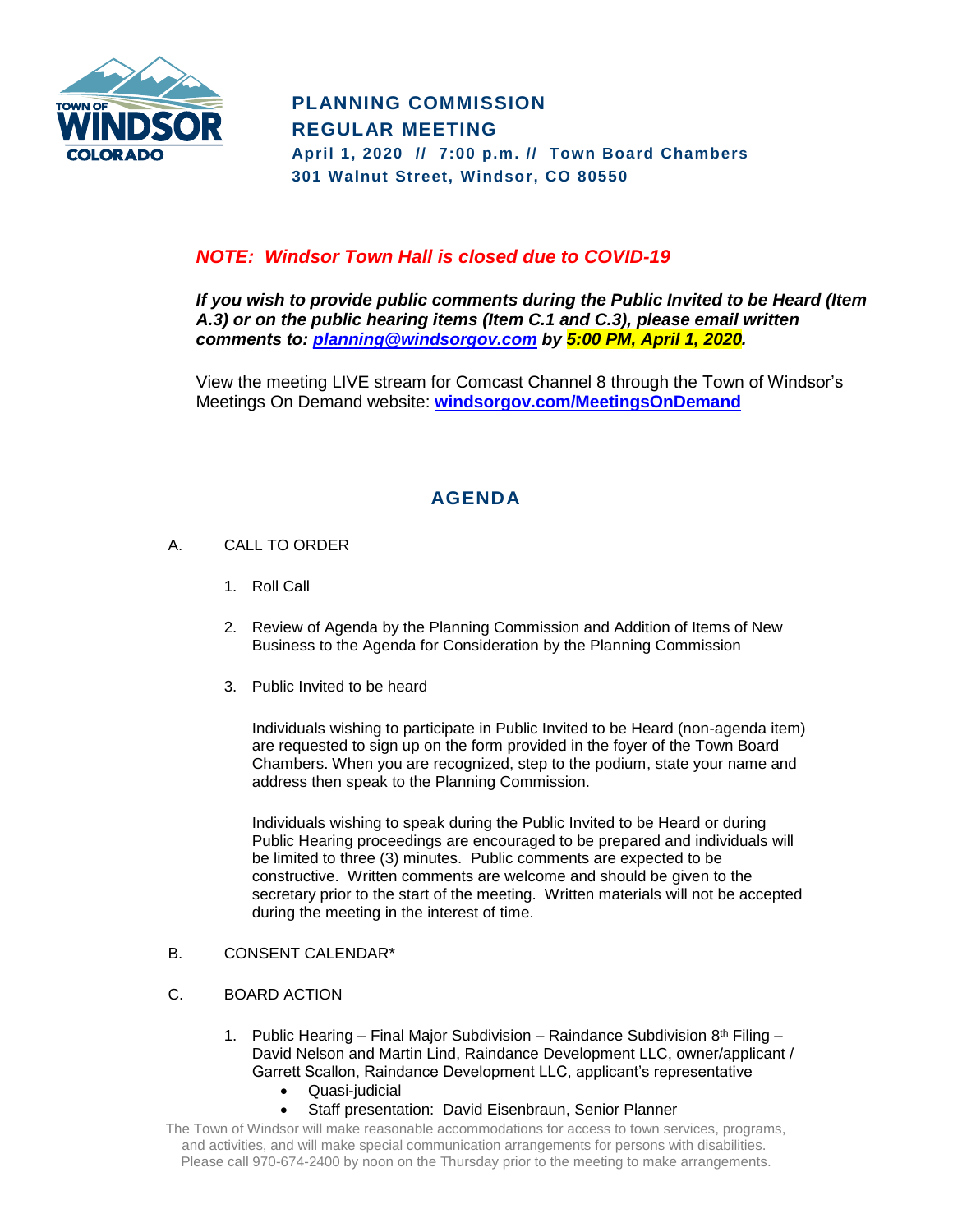- 2. Final Major Subdivision Raindance Subdivision  $8<sup>th</sup>$  Filing David Nelson and Martin Lind, Raindance Development LLC, owner/applicant / Garrett Scallon, Raindance Development LLC, applicant's representative
	- Quasi-judicial
	- Staff presentation: David Eisenbraun, Senior Planner
- 3. Public Hearing Final Major Subdivision Raindance Subdivision  $9<sup>th</sup>$  Filing David Nelson and Martin Lind, Raindance Development LLC, owner/applicant / Garrett Scallon, Raindance Development LLC, applicant's representative
	- Quasi-judicial
	- Staff presentation: David Eisenbraun, Senior Planner
- 4. Final Major Subdivision Raindance Subdivision  $9<sup>th</sup>$  Filing David Nelson and Martin Lind, Raindance Development LLC, owner/applicant / Garrett Scallon, Raindance Development LLC, applicant's representative
	- Quasi-judicial
	- Staff presentation: David Eisenbraun, Senior Planner
- 5. Preliminary Major Subdivision Village East Subdivision  $8<sup>th</sup>$  Filing David Tschetter, Global Asset Recovery LLC, owner/applicant
	- Quasi-judicial
	- Staff presentation: Carlin Malone, Chief Planner

#### D. COMMUNICATIONS

- 1. Communications from the Planning Commission
- 2. Communications from the Town Board liaison
- 3. Communications from the staff
	- a. Downtown Parking Study TAC Kickoff and outreach planned for May.
- E. ADJOURN
- \* *Please note that items on the Consent Calendar will not be discussed unless requested by the Planning Commissioners or by applicants who have business listed on the Consent Calendar.*

#### Upcoming Meeting Dates

| Wednesday, April 1, 2020  | $7:00$ P.M. | Regular Planning Commission meeting** |
|---------------------------|-------------|---------------------------------------|
| Wednesday, April 15, 2020 | $4:00$ P.M. | Regular Planning Commission meeting** |
| Wednesday, May 6, 2020    | TBD.        | Regular Planning Commission meeting** |